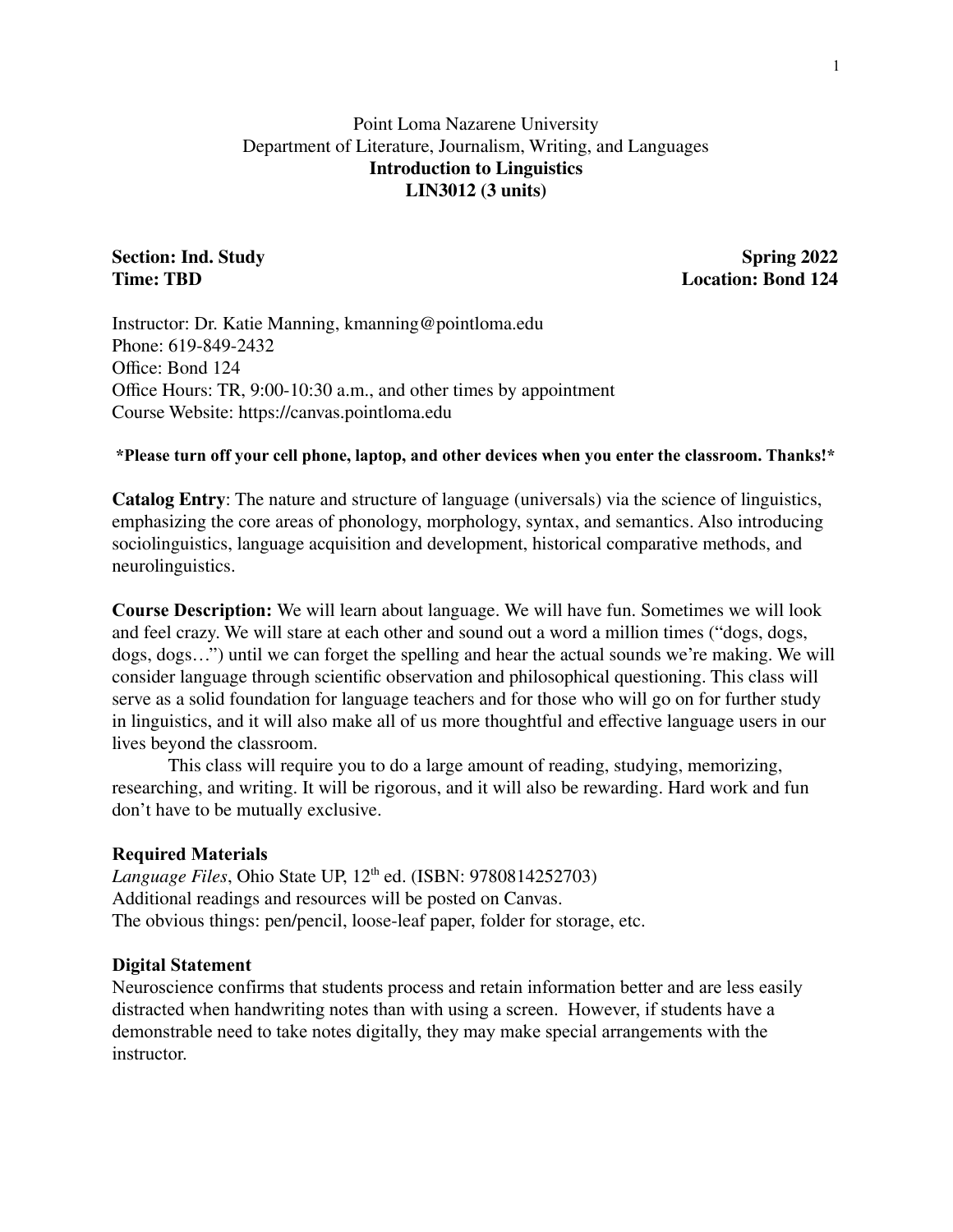**Diversity Statement:** Point Loma Nazarene University is committed to diversity in the classroom, in its publications and in its various organizations and components. Faculty and staff recognize that the diverse backgrounds and perspectives of their colleagues and students are best served through respect toward gender, disability, age, socioeconomic status, ethnicity, race, culture and other personal characteristics. In addition, the Department of Literature, Journalism, Writing, and Languages is committed to taking a leadership position that calls for promoting a commitment to diversity in and out of the classroom and in the practices of writing, journalism, and the study of literature and languages.

| By the end of this course, you<br>should be able to | <b>Related IDEA Outcomes</b>   | Assignments                  |
|-----------------------------------------------------|--------------------------------|------------------------------|
|                                                     |                                |                              |
| Demonstrate basic                                   | Gaining factual knowledge      | Readings, Practice, Quizzes, |
| competency in the nature and                        |                                | Nerdy Language Cartoon,      |
| use of language: basic speech                       | Gaining a broader              | Research Paper, Exams, Class |
| sounds, syllable structure,                         | understanding and              | <b>Discussions</b>           |
| word formation, grammar                             | appreciation of                |                              |
| systems, language acquisition                       | intellectual/cultural activity |                              |
| and variation, historical                           |                                |                              |
| aspects of language change                          |                                |                              |
| Conduct research and write                          | Developing skill in expressing | Research Paper               |
| knowledgeably about the                             | myself orally or in writing    |                              |
| nature and use of language                          |                                |                              |
|                                                     | Developing specific skills,    |                              |
|                                                     | competencies, and points of    |                              |
|                                                     | view needed by professionals   |                              |
|                                                     | in the field most closely      |                              |
|                                                     | related to this course         |                              |
| Use your basic competency in                        | Gaining factual knowledge      | Mini-Presentation, Research  |
| the nature and use of language                      |                                | Paper, Class Discussions     |
| to teach others about language                      | Developing skill in expressing |                              |
|                                                     | myself orally or in writing    |                              |

# **Course Learning Outcomes**

# CLASS POLICIES

Grade Distribution: In order to receive credit for the course, all of the following must be completed.

| Practice & Quizzes     | $20\% \sim 100$ pts |
|------------------------|---------------------|
| Mini-Presentation      | $5\%$ - 25 pts      |
| Nerdy Language Cartoon | $5\%$ - 25 pts      |
| <b>Research Paper</b>  | $20\% - 150$ pts    |
| Midterm Exam           | $20\% - 100$ pts    |
| Final Exam             | $20\% - 100$ pts    |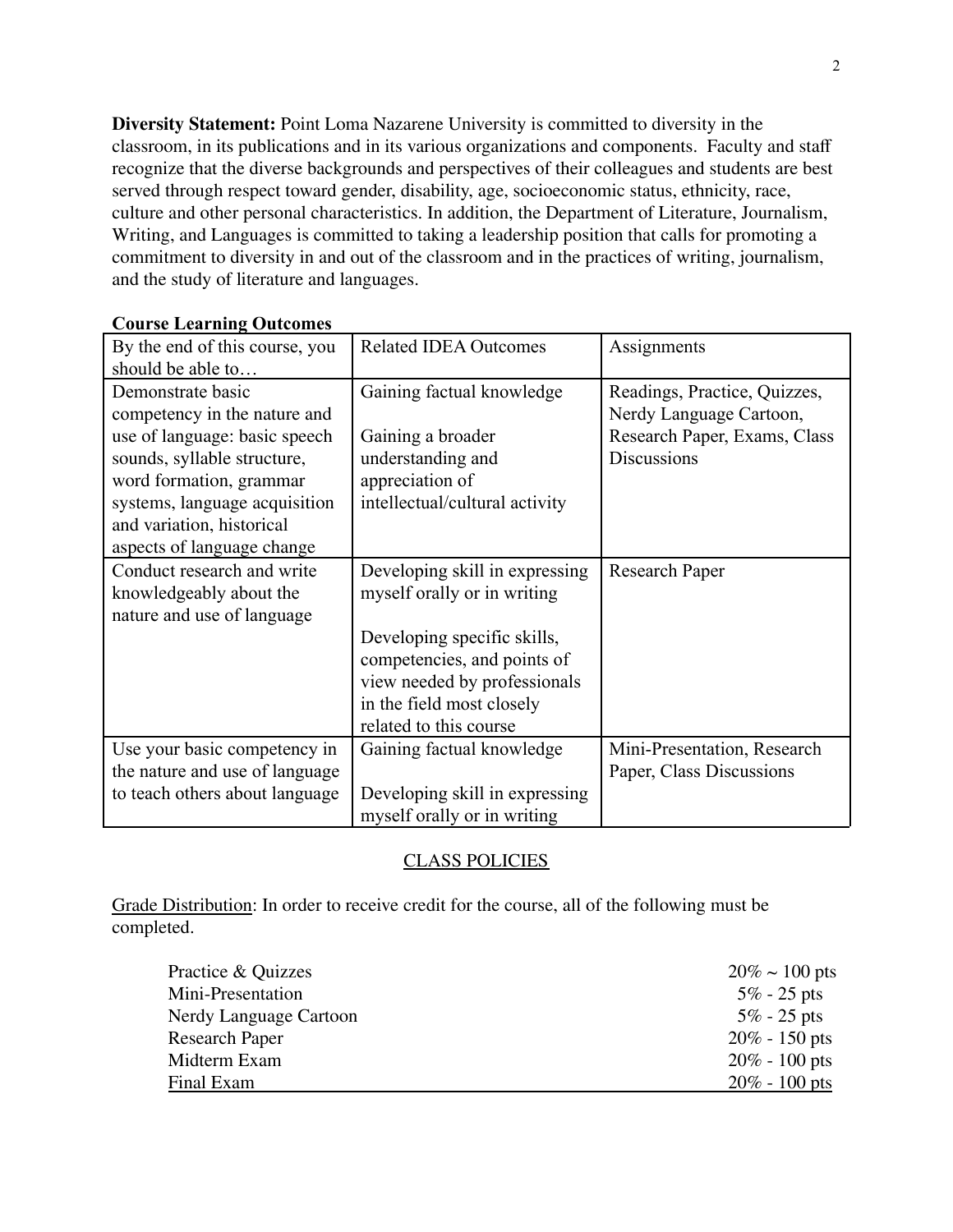#### Grading Scale & Definitions:

| A: $93-100\%$ | $B - 80 - 82$   | D <sub>+</sub> : $67-69$ |
|---------------|-----------------|--------------------------|
| $A: 90-92$    | $C_{+}$ : 77-79 | D: $63-66$               |
| $B + 87 - 89$ | $C: 73-76$      | $D: 60-62$               |
| $B: 83-86$    | $C - 70 - 72$   | $F:$ below 60            |

A = Phenomenal work that far exceeds the minimum requirements of the assignment; excellent logic, structure, and organization; virtually no grammar and punctuation errors.

 $B = Good$  work that exceeds the minimum requirements of the assignment; no major problems with logic, structure, and organization; very few grammar and punctuation errors.

 $C =$  Average work that meets the minimum requirements of the assignment; may have minor problems with logic, structure, and organization; may have some grammar and punctuation errors.

 $D =$  Poor work that does not fully meet the minimum requirements of the assignment; may have some problems with logic, structure, and organization; grammar and punctuation errors may hinder meaning.

 $F =$  Poor work that does not fulfill the assignment; may have serious problems with logic, structure, and organization; grammar and punctuation errors may obscure meaning.

Attendance & Participation: Because discussion will be an important part of our class, your regular attendance and participation are required for you to be successful. Your first two absences will not count against your grade, but use them wisely. For each additional absence, your total grade will be lowered by 5%; if you miss class more than 4 times (over 2 weeks), you will automatically fail this course. Coming to class unprepared, staring at a screen, or being disruptive in class will also count as an absence. If you already know that you'll be missing many classes due to some pre-existing schedule conflict, you should not take this course at this time. Also, since arriving late to class is distracting to your classmates (and to me), you are expected to arrive on time. Two late arrivals will count as one absence. Truly perfect attendance (with no tardies or absences of any kind—you were literally present for all of every class meeting) will earn you 1% of extra credit at the end of the semester.

Readings: Readings are due on the date they're listed in the course outline. Always bring your copy of the assigned reading to class with you for use in discussion. Read actively and make notes directly on the text and/or on the side.

Quizzes: On days when reading assignments are due, I may give brief quizzes at the very beginning of class. Some will be scheduled; some may be surprises. They will often require short answers to a few questions, but they might occasionally require a longer answer to one question (in the form of a short essay). This will motivate you to do the assigned reading, and it is extra incentive to get to class on time. These quizzes cannot be made up later. You should keep all quizzes in a notebook or a folder, along with all of your class notes and other assignments. **Save**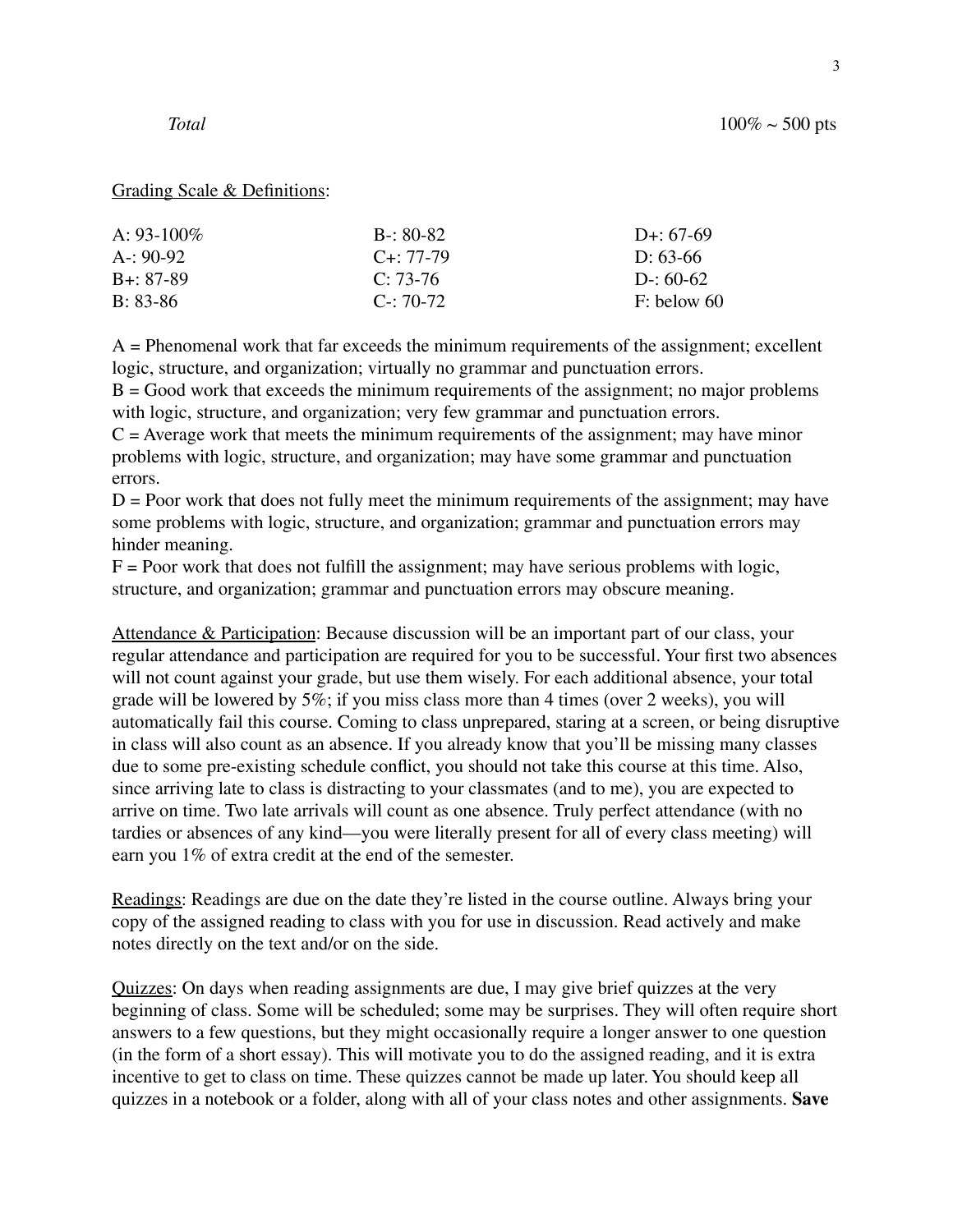**everything** throughout the semester so that you can look back on previous work and build upon it. This will also allow you to keep track of your grade in the class and to ensure that my final calculations are accurate.

Practice: For each chapter, you will complete selected practice questions from the textbook. I will assign these as we go along, announcing them during the class period before they are due. These should be completed to the best of your ability by the beginning of class on the day they are due. Some of these problems will require that you work them out in pencil and by hand, but type if you can. I will select students at random to share answers as we go over these in class, and we will work through especially tough problems together in class. Completion, effort, and class participation will count for something; more important than simply having the right answer is learning how to think and work through the process to get to the answer.

Mini-Presentation: We will often open our class meetings with mini-presentations. On your assigned day, please come to class prepared to share something interesting and language related. This could be something that you've observed and analyzed yourself (such as a roommate's interesting speech pattern from a regional dialect or a song lyric), or it could be something that you found elsewhere (such as an NPR article about language use). It might require a little research. This presentation need not be formal, but it should be concise (under 5 minutes), well-prepared, and *engaging*. Use of media, handouts, or other visual/auditory aides is encouraged.

Nerdy Language Cartoon: Look at the beginning of chapters 3 and 10 in our text book. Go ahead. I'll wait… See how each chapter uses a nerdy language cartoon to introduce the topic of that chapter? I would like for you to make one of your own. It's okay if your platypus looks more like a duck. I don't have great drawing skill either. However, you should take the time to think of something clever and to present it as well as you can (a.k.a. don't scribble something down five minutes before it's due). Your final draft may be digitally designed and printed or neatly hand drawn. Along with your cartoon, turn in a 1-page artist's statement explaining what you did and why. Your cartoon shouldn't totally depend on this statement; this is just your chance to show me that you did thoughtful work. The point of this assignment overall is to allow you to dissect some feature of language in a fun, playful way.

Research Paper: Early in the semester, you will choose a topic that you're curious about and form a research question to guide you in your quest for information. I will be available to help you along the way, but this paper will be mostly self-motivated. Make sure you choose something you're truly curious about so that the research process will be interesting and enjoyable for you. You will receive more detailed instructions for this assignment in class.

Midterm & Final Exams: You will take a midterm exam and a final exam to demonstrate your knowledge of important concepts covered in our class. If you read closely and take notes in class regularly, you should have no problem passing. **If you do not take both of these exams, you will automatically fail the course.**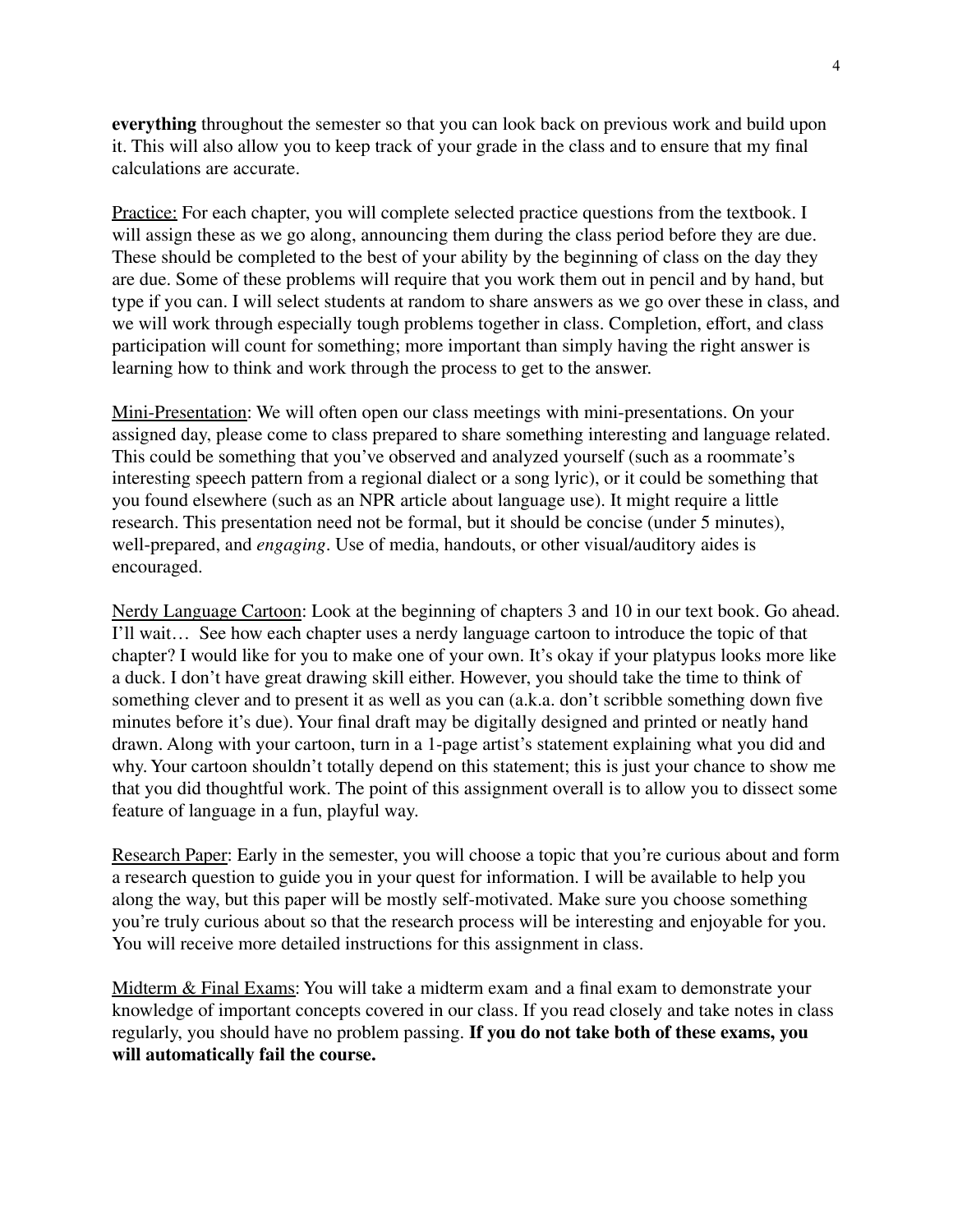Due Dates: Dates when assignments are due are listed on the attached course outline; all written assignments are due at the beginning of class. I highly encourage you to visit with me one-on-one during office hours to run topics, thesis statements, or drafts by me. Once an assignment receives a grade, there will be no further opportunities to revise for a new grade. **Late work is not acceptable.** If unusual circumstances will keep you from completing an assignment on time, please make arrangements with me for an extension BEFORE the due date (or if you wake up sick, please email me ASAP with your assignment so it will not be counted late). Special arrangements can only be made in advance, not after a due date, except in the case of a real emergency. Please complete all readings on time as well. All coursework must be completed by the end of our final exam period.

Paper Format: All papers must be typed, double-spaced, in 12-point Times New Roman font, with one-inch margins, and in MLA format. See the MLA Format handout on Canvas for specific formatting guidance. Electronic submissions will not be accepted, except when approved by me or as required by the assignment.

Student-Directed Conferences: During the semester, you will meet with me one-on-one to discuss your writing, reading, or whatever else you'd like. The dates for these conferences are on the course outline. Feel free to meet with me more often than this!

Extra Credit: You may earn extra points in two ways (in addition to perfect attendance):

- 1. Visit the Tutorial Center to get extra feedback on a paper or to get extra instruction on grammar and punctuation. Turn in a brief write-up explaining what you worked on, with whom, when, and how it has affected your writing. Turn this in with your assignment for a 2% grade boost on that assignment.
- 2. Language-related events go on frequently at PLNU and in our larger San Diego community. Attend an author lecture, reading, or workshop and write a 1-2 page critical reflection over what was said and how it connects with what you're learning about the nature and use of language. Due within one week of the event. This will earn you a 1% grade boost in the class (up to 2 times).

Canvas: A copy of this syllabus and assignments for our course are online at https://canvas.pointloma.edu. You can access these course materials through the portal using your PLNU username and password.

PLNU Email: Your PLNU email account should be checked often. This is the way that I will most frequently communicate with you outside of class, and it's also the way the university distributes important information.

Inclusive Language Statement: Because language is powerful and shapes the way we think, all public language used in this course, including written and spoken discourse, will be inclusive. This standard is outlined by all major academic style guides, including MLA, APA, and Chicago, and is the norm in university-level work. See "[Appropriate Language"](https://owl.purdue.edu/owl/general_writing/academic_writing/using_appropriate_language/index.html) at *The Purdue OWL* and CSU's [Diversity Style Guide.](https://www2.calstate.edu/csu-system/csu-branding-standards/editorial-style-guide/Pages/diversity-style-guide.aspx)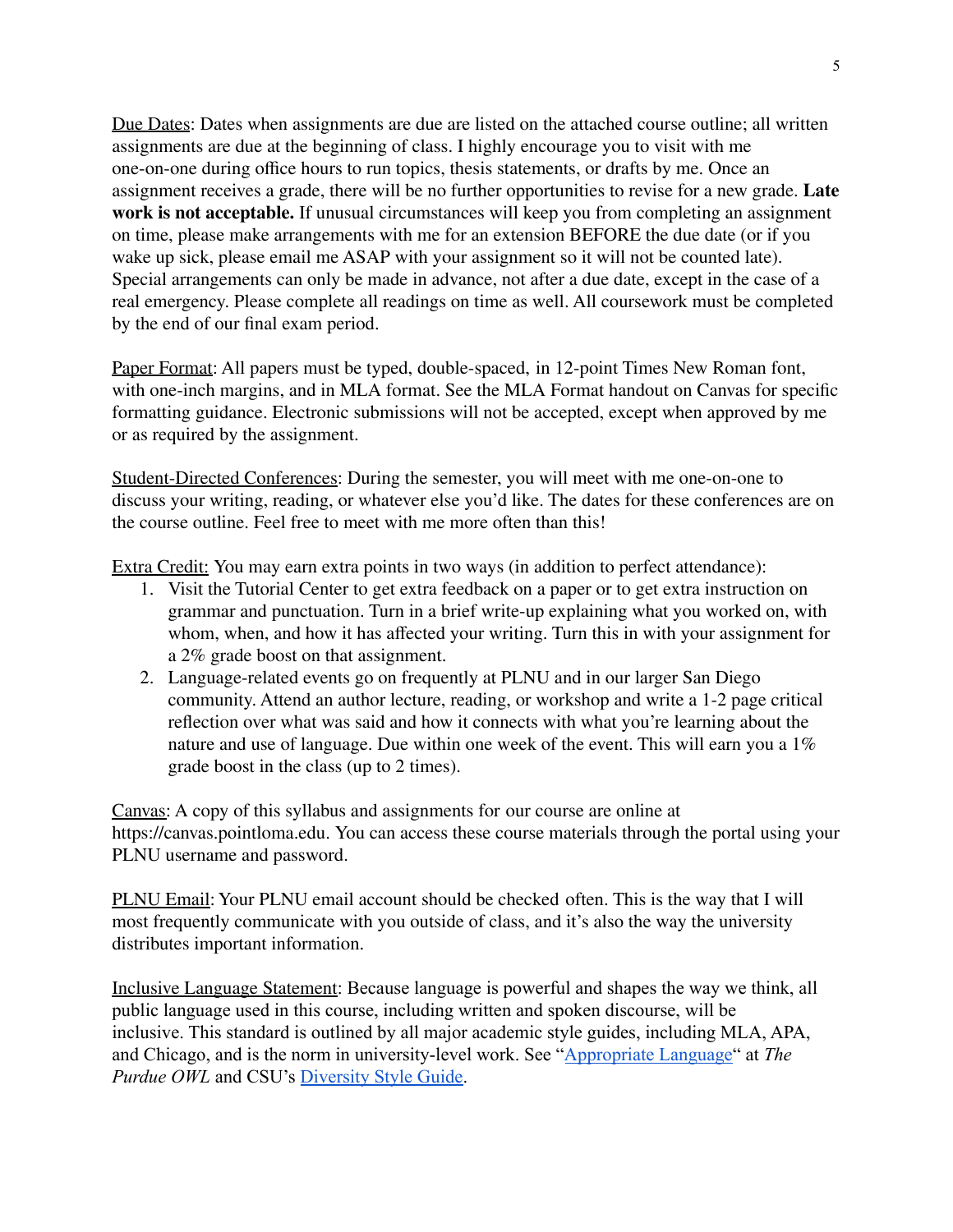Public Discourse: Much of the work we will do in this class is cooperative. You should think of all your writing and speaking for and in class as public, not private, discourse. By continuing in this class, you acknowledge that your work will be viewed by others in the class.

# *This syllabus is a contract. If you continue in this course, then you agree to comply with the class policies as stated here.*

# COURSE OUTLINE<sup>1</sup>

| Week 1 | DUE: Read this syllabus<br>"Politics and the English Language" by Orwell   |
|--------|----------------------------------------------------------------------------|
|        | In Class: IPA (start memorizing), What is language?                        |
| Week 2 | DUE: Read Chapter 1                                                        |
|        | Practice<br>Memorize 9 design features of language (File 1.4)              |
| Week 3 | DUE: Read Chapter 2, Files 2.0–2.1                                         |
|        | Memorize IPA symbols for Standard American English (41-43)                 |
|        | In Class: Mini-Presentation                                                |
| Week 4 | DUE: Read Chapter 2                                                        |
|        | Practice                                                                   |
|        | Memorize place/manner of articulation chart $(52)$ & vowel<br>chart $(54)$ |
|        | In Class: Research Paper Prompt                                            |
|        | Quiz: Design Features & IPA                                                |
| Week 5 | DUE: Read Chapter 3                                                        |
|        | Practice                                                                   |
| Week 6 | DUE: Read Chapter 14                                                       |
|        | Practice                                                                   |
|        | (Continue Chapter 3)                                                       |
| Week 7 | In Class: Midterm Exam Review                                              |
|        | Quiz: Phonetics & Phonology                                                |
| Week 8 | <b>MIDTERM EXAM</b>                                                        |
| Week 9 | <b>DUE: Nerdy Language Cartoon</b><br>Read Chapter 4                       |
|        |                                                                            |

<sup>&</sup>lt;sup>1</sup> This schedule may be changed at the instructor's discretion.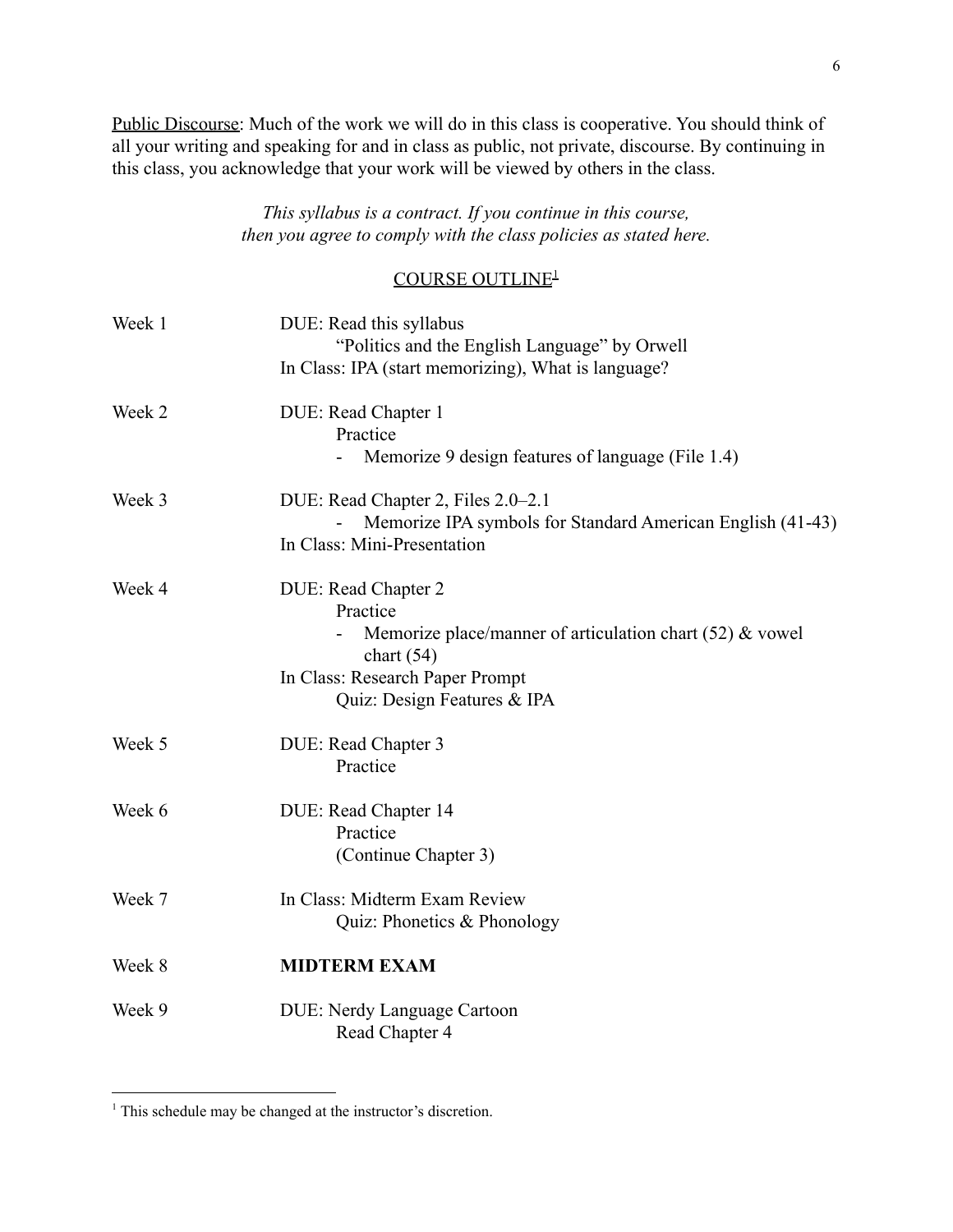|         | TD A                                                                    |
|---------|-------------------------------------------------------------------------|
|         | <b>FINAL EXAM</b>                                                       |
|         | Research Paper full rough draft & self review<br>In Class: Final Review |
|         | Practice                                                                |
| Week 15 | DUE: Read Chapter 15                                                    |
| Week 14 | DUE: Read Chapter 10 (& Skim Chapter 9)<br>Practice                     |
|         | In Class: Quiz: Morphology, Syntax, Semantics (4-6)                     |
|         | <b>Review Chapters 4-6</b>                                              |
| Week 13 | DUE: Read Chapter 8<br>Practice                                         |
|         |                                                                         |
|         | DUE: Read Chapter 6<br>Practice                                         |
| Week 12 |                                                                         |
|         | Practice                                                                |
| Week 11 | DUE: Read Chapter 5                                                     |
|         | Practice                                                                |
| Week 10 | <b>DUE: Research Paper Proposal</b><br>Continue Chapter 4               |

# TBA

DUE: Research Paper

*Mandatory attendance*

# **Important Statements & Policies**

# **PLNU Mission Statement**

Point Loma Nazarene University exists to provide higher education in a vital Christian community where minds are engaged and challenged, character is modeled and formed, and service becomes an expression of faith. Being of Wesleyan heritage, we aspire to be a learning community where grace is foundational, truth is pursued, and holiness is a way of life.

**LJWL Department Mission Statement:** Welcome to the Department of Literature, Journalism, Writing, and Languages. Embodying the core values of a Christian liberal arts education in the Wesleyan theological tradition, and focusing on the power of language and story to shape us and our world, the LJWL Department and programs will provide students with knowledge, skills, and experiences to equip them to understand, interpret, analyze, evaluate, and create texts as linguistic and/or artistic expressions of diverse human experiences. We value reading, writing, researching, speaking, and discussing as profound means of participating in the redemptive work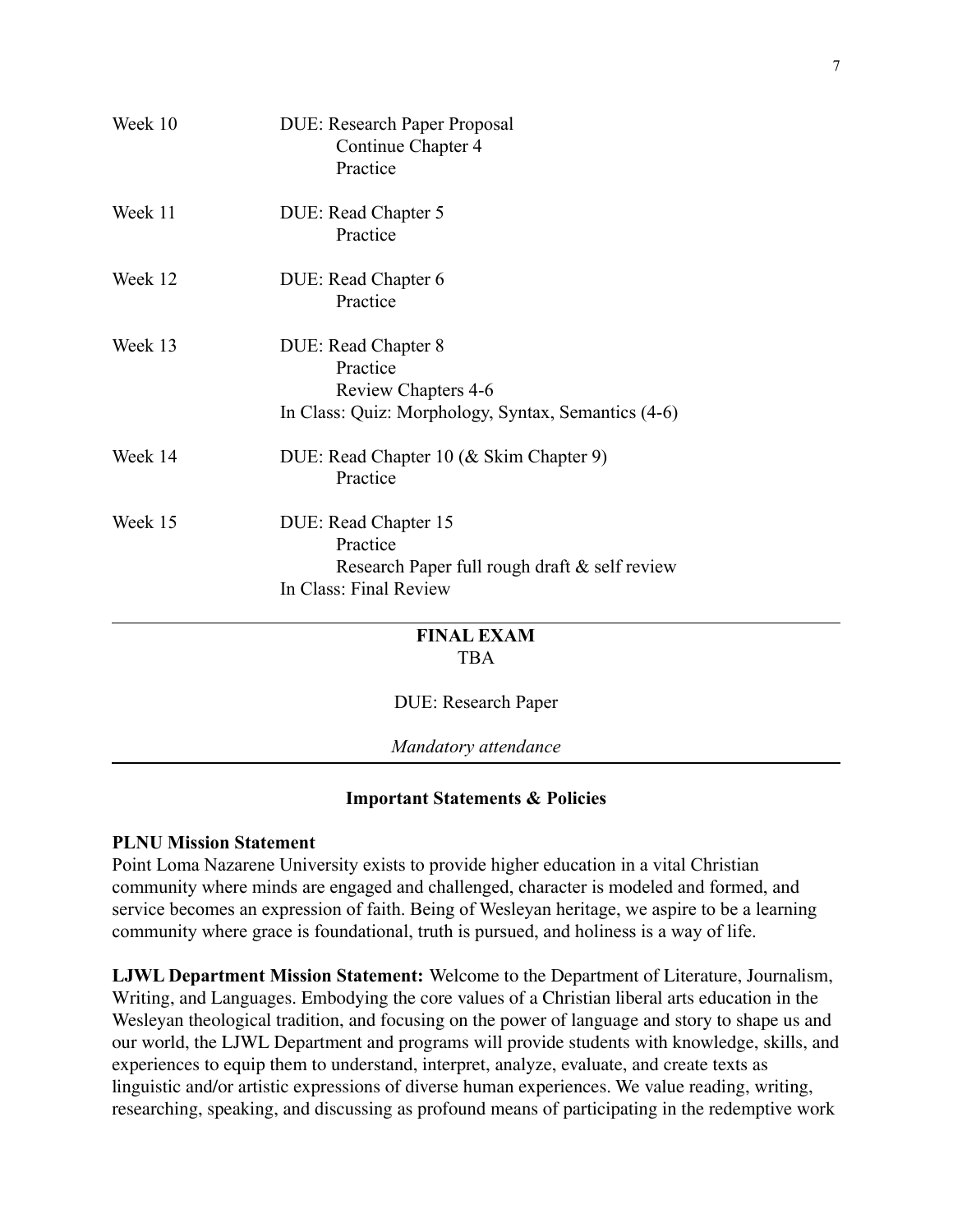of God in all of creation. The following document will provide you with the information sources and information guidelines to University and Departmental policies that apply to all courses taken in this Department.

# **Final Examination Policy**

Successful completion of this class requires taking the final examination **on its scheduled day**. The final examination schedule is posted on the Class [Schedules](http://www.pointloma.edu/experience/academics/class-schedules) site. No requests for early examinations or alternative days will be approved.

# **PLNU Copyright Policy**

Point Loma Nazarene University, as a non-profit educational institution, is entitled by law to use materials protected by the US Copyright Act for classroom education. Any use of those materials outside the class may violate the law.

# **PLNU Academic Honesty Policy**

Students should demonstrate academic honesty by doing original work and by giving appropriate credit to the ideas of others. Academic dishonesty is the act of presenting information, ideas, and/or concepts as one's own when in reality they are the results of another person's creativity and effort. A faculty member who believes a situation involving academic dishonesty has been detected may assign a failing grade for that assignment or examination, or, depending on the seriousness of the offense, for the course. Faculty should follow and students may appeal using the procedure in the university Catalog. See [Academic](http://catalog.pointloma.edu/content.php?catoid=18&navoid=1278) Policies for definitions of kinds of academic dishonesty and for further policy information.

*Note*: For our class's purposes, writing is collaborative, and writers share and borrow from each other all the time. There are ways to do this that are acceptable (such as taking suggestions from professors and peers), but there are also ways to use other people's ideas or words in a way that is considered plagiarism (such as passing off somebody else's work as your own). We will discuss this further in class.

### **PLNU Academic Accommodations Policy**

PLNU is committed to providing equal opportunity for participation in all its programs, services, and activities. Students with disabilities may request course-related accommodations by contacting the Educational Access Center (EAC), located in the Bond Academic Center ([EAC@pointloma.edu](mailto:EAC@pointloma.edu) or 619-849-2486). Once a student's eligibility for an accommodation has been determined, the EAC will issue an academic accommodation plan ("AP") to all faculty who teach courses in which the student is enrolled each semester.

PLNU highly recommends that students speak with their professors during the first two weeks of each semester/term about the implementation of their AP in that particular course and/or if they do not wish to utilize some or all of the elements of their AP in that course. Students who need accommodations for a disability should contact the EAC as early as possible (i.e., ideally before the beginning of the semester) to assure appropriate accommodations can be provided. It is the student's responsibility to make the first contact with the EAC.